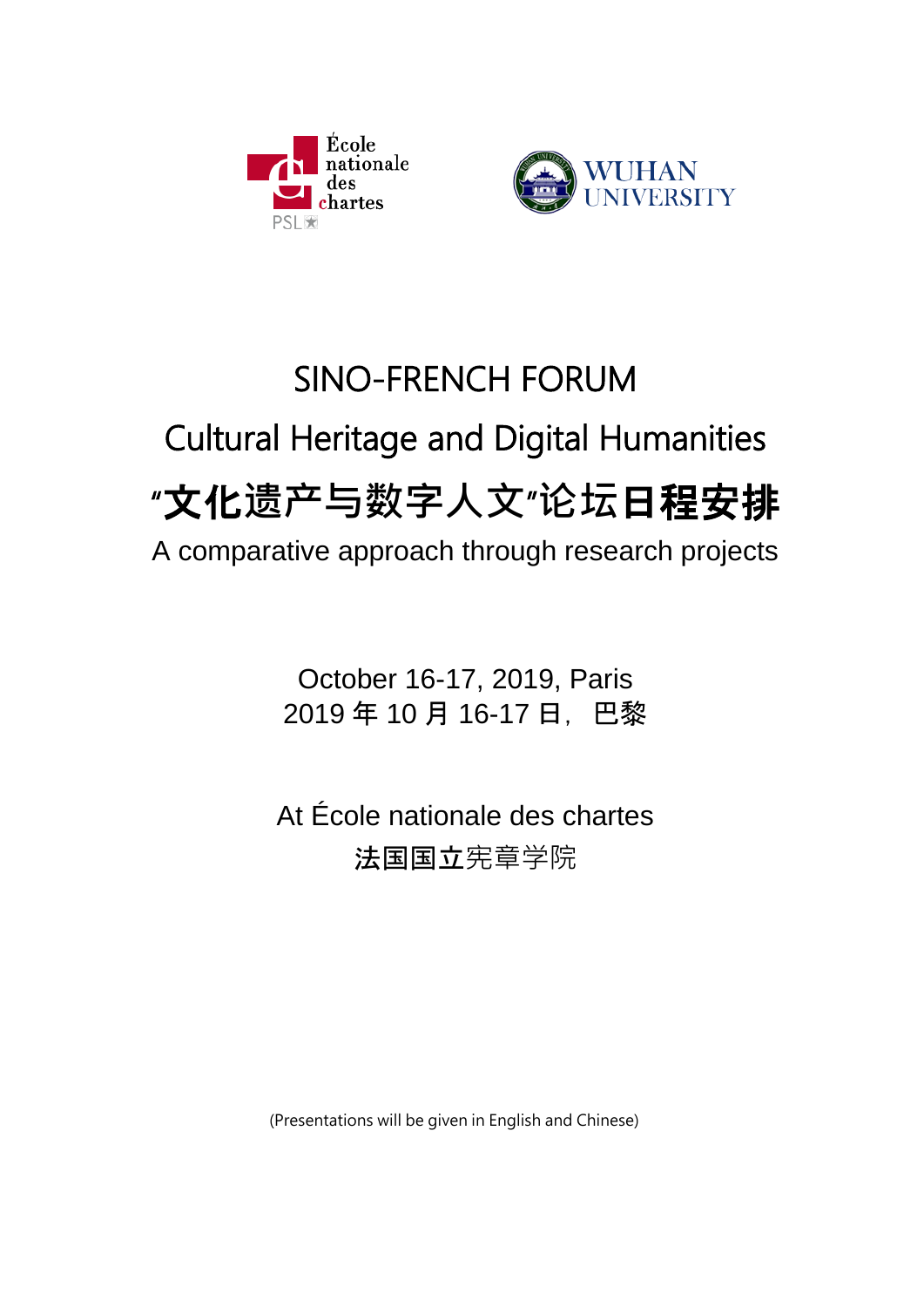



**October 16 10** 月 **16** 日

Welcoming Patricipants 9:00 - 9:30 早餐

Opening address: 开幕致辞

9:30-9:45 **Frederic Duval**(Director of Research Centre Jean Mabillon (CJM), École nationale des chartes 法国国立宪章学院)

9:45-10:00 **Fang Qing** 方卿院**长**(Dean, School of Information Management, Wuhan University 武汉大学信息管理学院)

Coffee break: 10:00-10:15 茶歇

Academic discussion 学术研讨

10:15-10:45

**Marc Smith** (Directeur d'études, Paléographie, École nationale des chartes 法国国立 宪章学院)

**Filigranes, a project on watermarks in Medieval and Modern Western paper: Methods of optical pattern recognition**

10:45-11:15

**Isabella di Lenardo** (Studies and Research Department, Institut national d'histoire de l'art) **Richelieu 2021 – Digital Projects for the Richelieu District Valorization**

11:15-11:45

**Simon Mahony** [\(Centre for Digital Humanities](http://www.ucl.ac.uk/dh) of University College London 伦敦 大学学院数字人文研究中心)

**Non-invasive and Non-destructive Computational Imaging of Cultural Heritage**

Free questioning 11:45-12:15 开放提问

Lunch and rest 12:15-14:00 午餐及休息

Academic discussion 学术研讨

14:00-14:30

**Colin Baldet** (PhD Student, École nationale des chartes 法国国立宪章学院) **History of cinemas and urban planning in Bordeaux, based on a mapping of Bordeaux**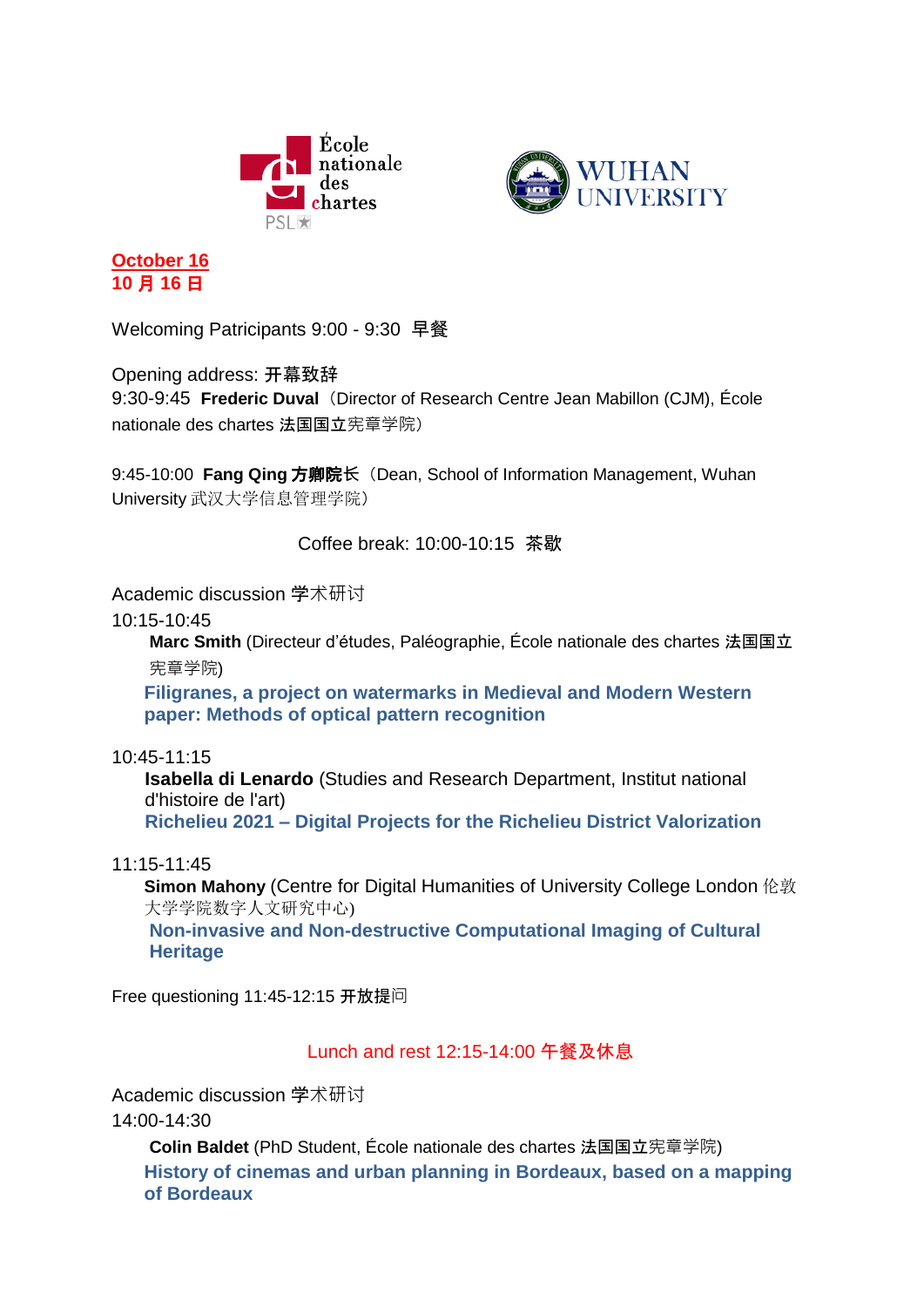



14:30-15:00

**Edouard Vasseur** (Director of Studies on contemporary archives, École nationale des chartes 法国国立宪章学院)

**Digital recordskeeping in France : what has been done, what remains to do ?**

Coffee break: 15:00-15:15 茶歇

## 15:15-15:45

**Zhong Shulin 钟书林** (College of Chinese Language and Literature, Wuhan University 武汉大学文学院)

**Digital Technology and Live Reproduction of Dunhuang Social Culture and Art Life**

数字技**术与敦煌社会文化艺术生活的现场再现**

## 15:45-16:15

**Galla Topalian** (Digital project manager of ALFA - ERC hosted at the Observatoire de Paris) **The Digital Information System for the History of Astral Sciences (DISHAS): a new opportunity for the study of historical astronomical table**

## 16:15-16:45

**Wang Xiaoguang** 王**晓光** (Center for Studies of Information Resources, University

Wuhan 武汉大学信息资源研究中心)

**Semantic Enrichment and Interactive Presentation of Dunhuang Mural Images**

Free questioning 16:45-17:30 开放提问

## **October 17 10** 月 **17** 日

Welcoming Patricipants 8:30 - 9:00 早餐

Academic discussion 学术研讨

9:00-9:30

**Zhou Yaolin** 周耀林 (School of Information Management, Wuhan University

武 汉大学信息管理学院)

**The Protection Situation and Strategies Analysis of Minority Archives Documentary Heritage in Yunnan-Guizhou Region** 云**贵地区少数民族档案文献遗产保护现状调查与推进策略**